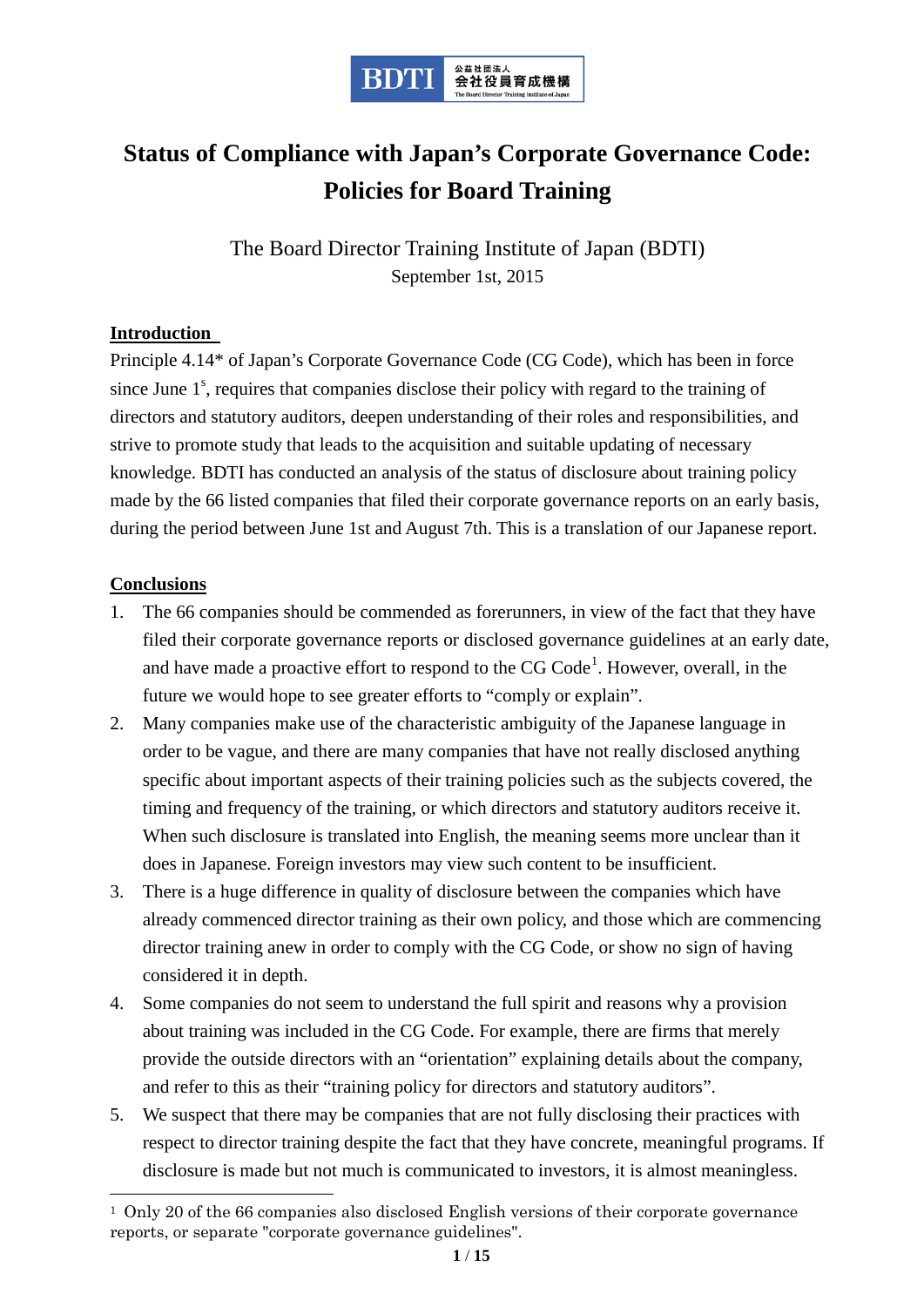

Such companies need to improve the quality of their disclosure in terms of wording and use of media.

- 6. Only one company disclosed anything about the actions it actually took with respect to director training in the previous year, notwithstanding the fact that this is the information that investors most wish to know.
- 7. Some companies have more advanced policies than arguably are required by the CG Code. We expect to see a widening difference in disclosure quality between the "leaders" and the "laggards", with respect to their corporate governance reports and guidelines.

## **\*Japan's Corporate Governance Code Principle 4.14**

#### Principle 4.14 Director and *Kansayaku* Training

New and incumbent directors and *kansayaku* should deepen their understanding of their roles and responsibilities as a critical governance body at a company, and should endeavor to acquire and update necessary knowledge and skills. Accordingly, companies should provide and arrange training opportunities suitable to each director and *kansayaku* along with financial support for associated expenses. The board should verify whether such opportunities and support are appropriately provided.

Supplementary Principles

- 4-14-1 Directors and *kansayaku*, including outside directors and outside *kansayaku*, should be given the opportunity when assuming their position to acquire necessary knowledge on the company's business, finances, organization and other matters, and fully understand the roles and responsibilities, including legal liabilities, expected of them. Incumbent directors should also be given a continuing opportunity to renew and update such knowledge as necessary.
- 4-14-2 Companies should disclose their training policy for directors and *kansayaku*.

#### **Summary of Analysis**

| Survey      | 66 listed companies filing their corporate governance reports during the    |  |  |
|-------------|-----------------------------------------------------------------------------|--|--|
| Universe    | periods between June $1st$ and August 7, 2015                               |  |  |
| Date        | <b>August, 2015</b>                                                         |  |  |
| Methodology | We rated the each company's disclosure about its implementation of          |  |  |
|             | Principle 4.14 as set forth in their corporate governance reports or        |  |  |
|             | guidelines (or other materials referred to in such reports). We analyzed 11 |  |  |
|             | factors (aspects) which were weighted for their relative significance, and  |  |  |
|             | calculated the overall score for each company, based on a maximum           |  |  |
|             | obtainable score of 30 points. There is an explanation of the factors and   |  |  |
|             | weighted scoring points for each at the end of this report.                 |  |  |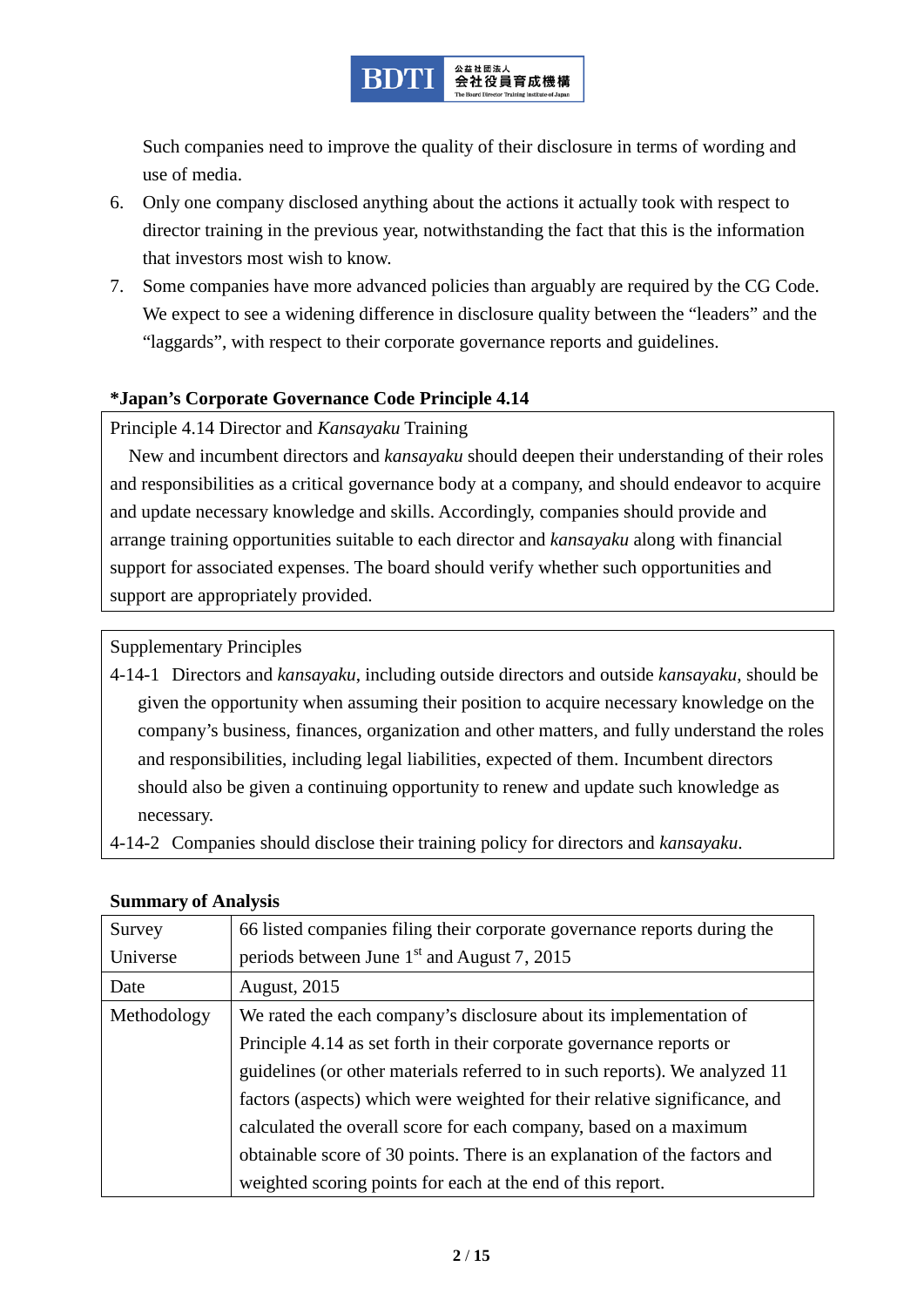



## **Factors Considered, and Results[2](#page-2-0)**

#### **1. Whether director training is required on a regular, periodic basis**

Regular training: 13 companies Frequency unclear: 44 companies No disclosure: 9 companies

In the past, extremely few Japanese companies have made disclosures about the content of any director training. Therefore, unless firms disclose the frequency and content of director training in concrete terms, it is difficult for investors to imagine what exactly they are doing in the way of training, and can only wonder whether a fixed "policy" actually exists.

#### **2. Whether director training is conducted before (or just after) the AGM**

Before the AGM: 4 companies After the AGM or appointment: 17 companies No disclosure: 45 companies

When they vote their shares, investors are also keen to confirm that there is periodic training conducted for reelected board members -- updates about laws, latest practices, examples from

<span id="page-2-0"></span><sup>&</sup>lt;sup>2</sup> Note: For convenience, this report uses the word "director training" to indicate training for both directors and statutory auditors, and sometimes uses the word "board member" to refer to both directors and statutory auditors, as is the case with the Japanese word that is frequently used in this context.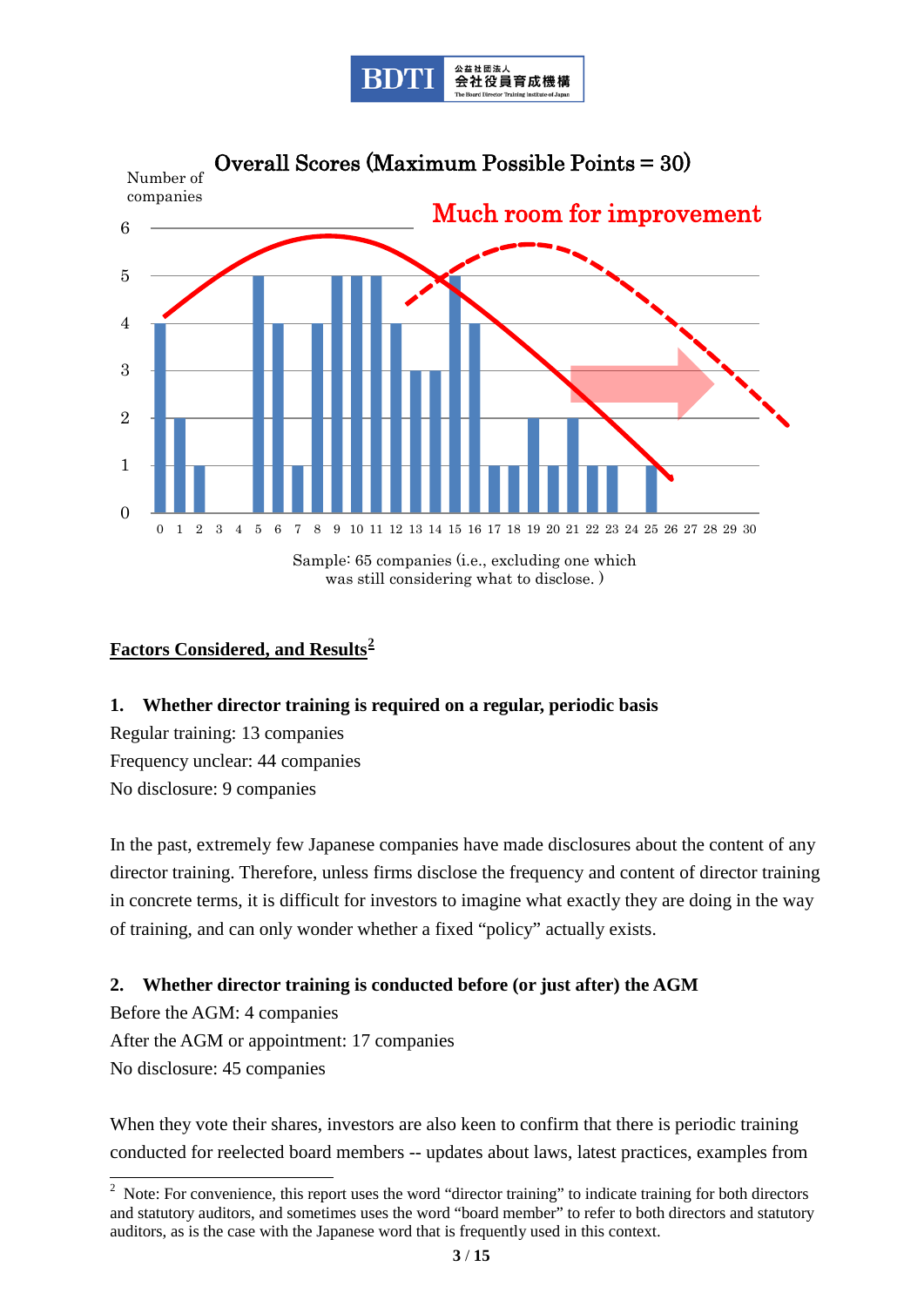

other companies, or analysis of the issues the company faces. Such updates, when conducted before or just after the AGM and including reelected board members, facilitate effective board team-building through the sharing of the experience, knowledge and viewpoints of the continuing board members with the newly appointed board members. Conversely, unless there is public disclosure about the timing of director training, investors cannot know whether something concrete is clearly required by the "policy", or (for example) all the company is doing is "some sort of training", perhaps once every three years.

# **3**.**Do the training objectives include increasing skills and knowledge about law, governance and/or finance?**

Yes: 20 companies No: 42 companies No disclosure: 4 companies

The CG Code requires directors and statutory auditors to "deepen their understanding of their roles and responsibilities as a critical governance body at a company, and …endeavor to acquire and update necessary knowledge and skills". This does not mean corporate information, orientation, or describing the corporate vision, although those are also important. Furthermore, merely stating that "we provide training", or repeating a few of the same words that are stated in the CG Code, such as "we seek to improve the understanding and skills on the role of directors" is a good direction, but is not sufficient as a disclosure about a "policy".

#### **4. Orientation for outside board members**

Yes: 42 companies No: 20 companies No disclosure: 4 companies

The CG Code appropriately refers to the importance of "orientation" to explain about the company and the issues it faces as an essential process for the effective use of outside directors and statutory auditors.

#### **5**.**Use of external training programs and seminars**

Yes: 31 companies

No disclosure, or "as necessary": 35 companies

Traditionally Japanese companies emphasize on-the-job training. Furthermore, many managers believe that the job of a director is essentially the same as that of a manager, so firms tend to use in-house training programs. However, investors fear that if a company that does not specialize in director training depends only on internally-designed programs, it will result in self-serving, inadequate training rather than new insights and a review of leading-edge best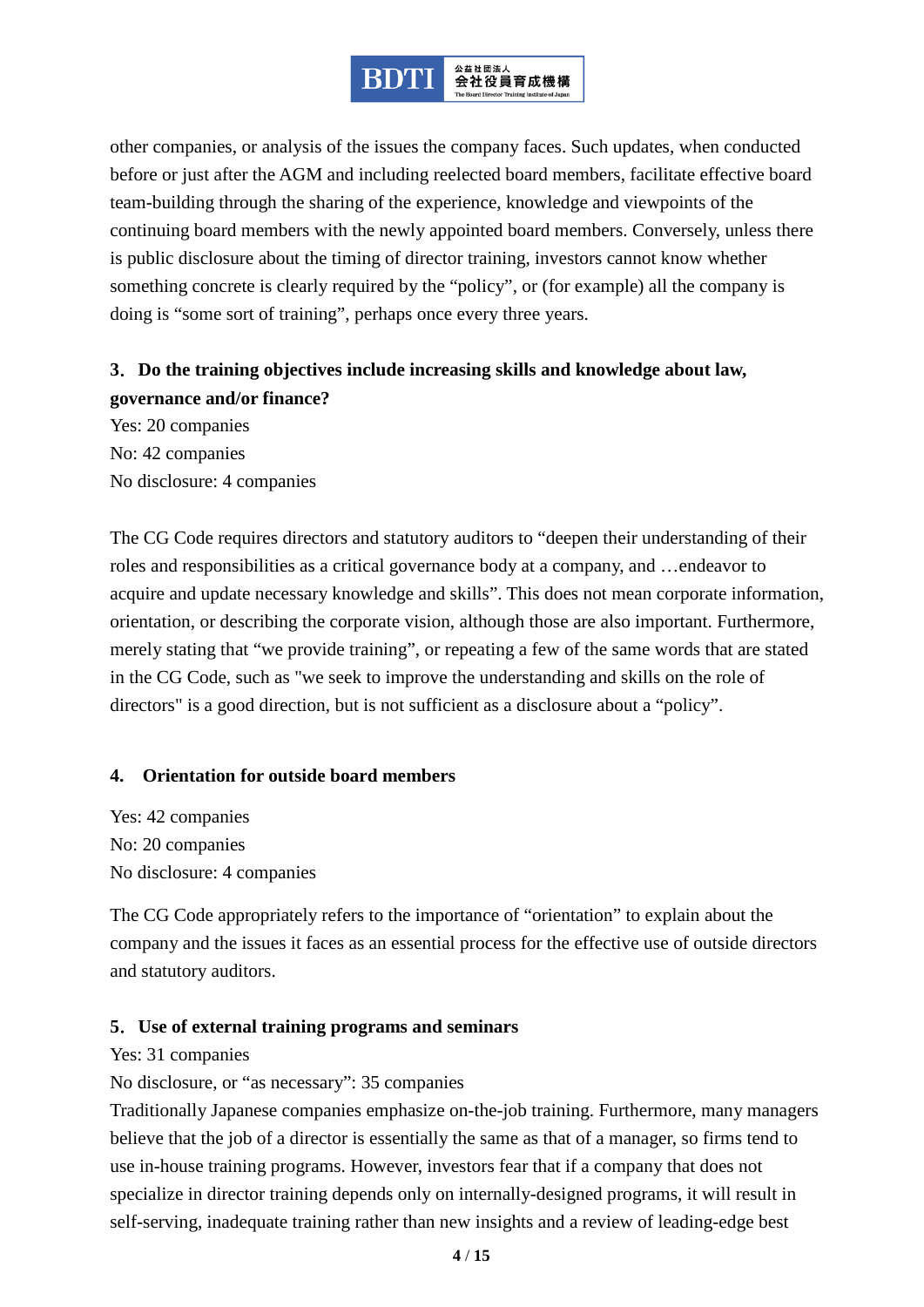

practices. Similarly, investors are concerned that unless companies use external training to some extent, the very new (to Japan) practices that are recommended by the CG Code – such as a robust use of independent directors, advisory committees, executive sessions, a lead independent director, and self-evaluation of the board – will not be adopted on an effective basis. Furthermore, because there are wide variances in knowledge about law, governance practices, and especially finance between different board members, professional training to enhance and standardize knowledge in these areas is seen as necessary. A board only becomes a truly effective team when all of its members share some degree of knowledge about the most basic matters.

#### **6**.**Who is Trained**

All directors and statutory auditors: 40 companies Outside directors and statutory auditors only: 2 companies Executive (inside) directors only: 15 companies No disclosure: 9 companies

The CG Code recommends that "new and incumbent directors and kansayaku", in other words all directors and statutory auditors, should be trained. If a company does not clearly disclose that it offers training for all directors and statutory auditors, and nothing suggests that it does, investors have no choice but to interpret that training is conducted "as deemed necessary for each person". Rather, many investors believe that companies should recognize that there is no such thing as a perfect director, that even a person with much experience can benefit from updates of certain knowledge or ideas, and that it is desirable that there be a forum for the sharing of that person's experience and wisdom with the other board members. Furthermore, investors will tend to think that since the CG Code states "endeavor to acquire and update necessary knowledge and skills", if a company claims to be fully compliant with the CG Code, then as a matter of course all board members should participate in some form of training.

#### **7**.**Disclosure of who is in charge of training**

Disclosure: 1 company No disclosure: 65 companies

If a particular unit, committee, secretariat, person is in charge of the schedule, content and execution of the "director training policy", investors gain much more confidence that a detailed policy truly exists, and that someone can be held accountable for its impact.

#### **8**.**Disclosure about training for new board members**

Evidence: 20 companies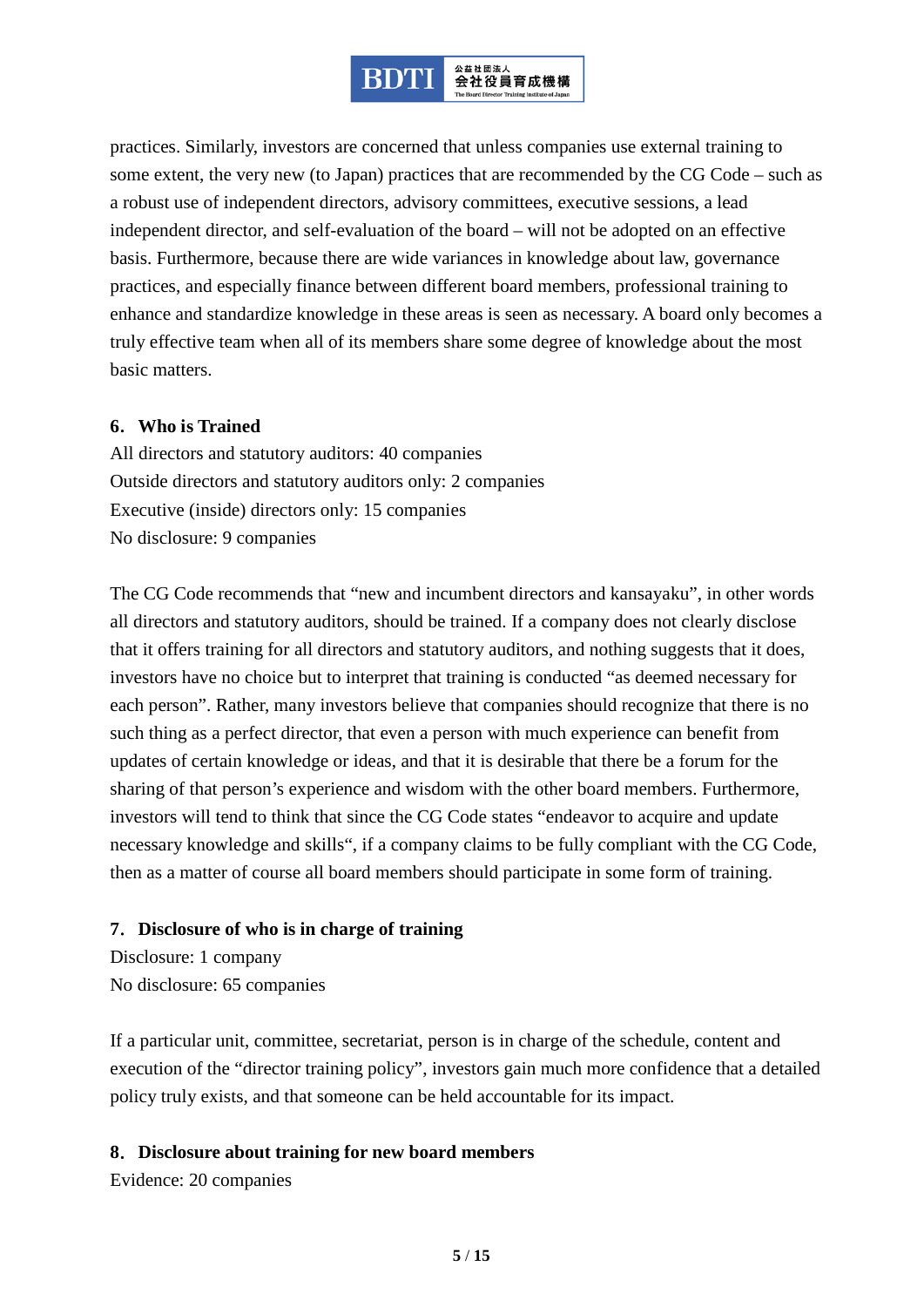

No evidence: 46 companies

In Japan, approximately 80% or more of board members are executive ("inside"), so new directors usually do not have experience as a director. Given that investors are requested to approve such new directors by way of proxy voting, it is desirable that at the very least those directors should be trained before (or just after) their nomination, so that investors can gain assurance that they are minimally qualified.

#### **9. Other factors considered, and why**

 **Does the company encourage board members to take external seminars, with reimbursement by the company?**

One of the most important hoped-for outcomes of any director training program should be to encourage participants to take "next steps". It is important to create a virtuous cycle whereby board members recognize the weighty responsibilities they are taking on, self-evaluate, and fortify the areas where they need to address knowledge gaps.

- **Disclosure about training for "executive officers" who are not board members** Executive officers ("*shikkou yakuinn*") usually support current board members and compose the pool of potential candidates for directors or statutory auditors.
- **Detail about training conducted during the previous year** Because "actions speak louder than words", this is one of the types of information that investors would most like to obtain.

#### **Example Score Results (maximum obtainable score: 30 points)**

| Score | Companies                        |  |
|-------|----------------------------------|--|
| 25    | <b>Daito Trust Construction</b>  |  |
| 23    | <b>Jtekt</b>                     |  |
| 22    | Shiseido                         |  |
| 21    | Kawasaki Heavy Industries, Eisai |  |
| 20    | Toyota Boshoku                   |  |
| 19    | Omron, Honda Tsushin Kogyo       |  |

#### **"Leaders"**

#### **"Laggards"**

|  | Score Companies                                                        |  |  |
|--|------------------------------------------------------------------------|--|--|
|  | Kinden, Shinsei Bank, Konica Minolta, Tokyo TY Financial Group, Kimura |  |  |
|  | Chemical Plants                                                        |  |  |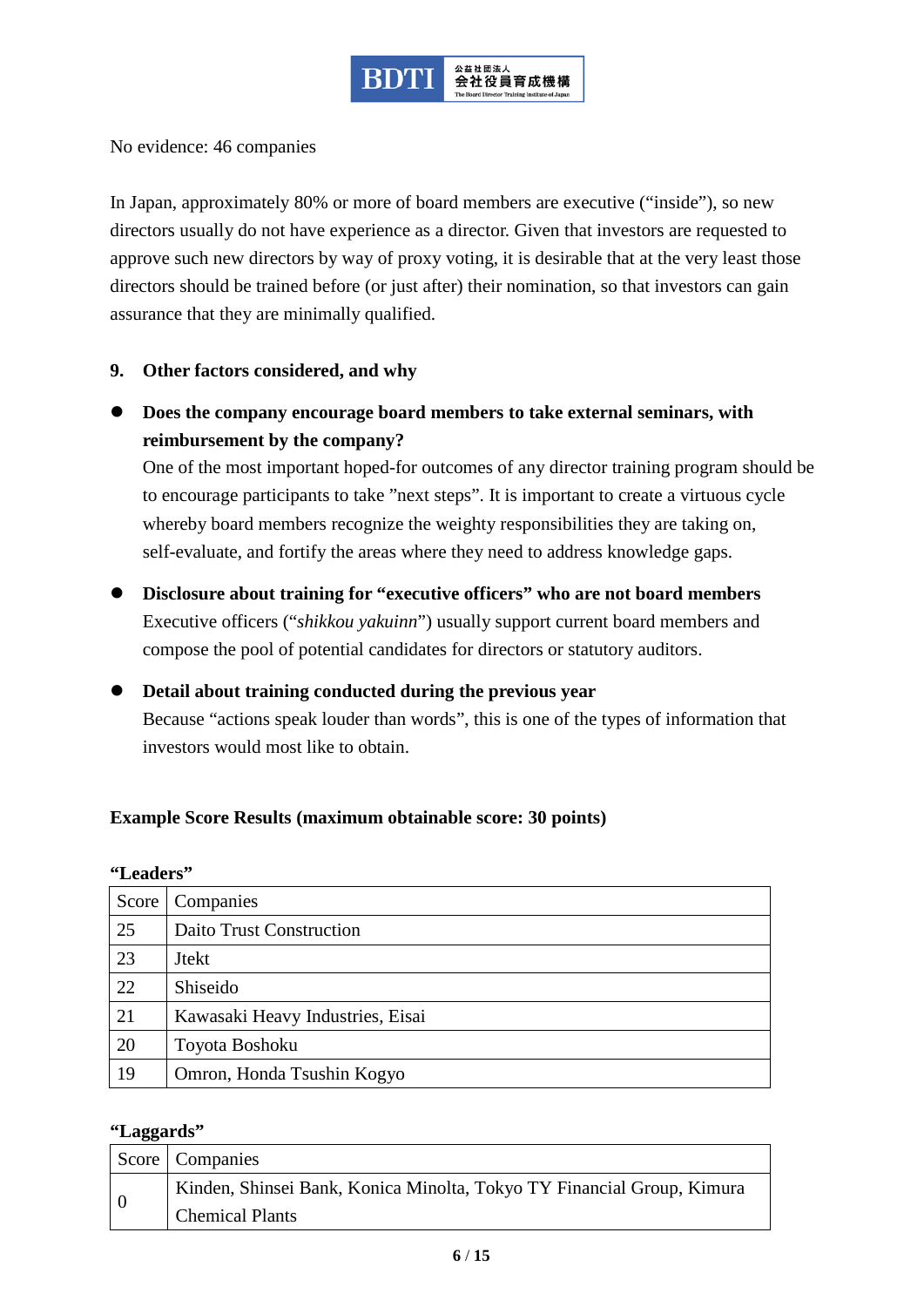

|            | Honda, Unizo Holdings           |
|------------|---------------------------------|
| $\sqrt{2}$ | Sumitomo Mitsui Financial Group |

#### **"Leaders"**

- **1. Daito Trust Construction Score: 25**
- Frequency (annual) of training, and the persons trained, are both made clear.
- The company encourages participation in external seminars and covers the cost.
- The content (subject matter) of training is clearly set forth, and all board members are trained.
- Specific reference is made to training for newly appointed directors, statutory auditors and executive officers.
- There is room for improvement in disclosure (e.g., on the web site) about past director training actually received, and clarifying what unit is in charge of director training.

# 【*Principle 4.14 Director and Statutory Auditor Training*】*[3](#page-6-0)*

*The company works to improve the knowledge and capabilities of directors, statutory auditors, and executive officers by holding training once a year for all directors and executive officers and once a year for all directors, statutory auditors, and executive officers.*

*In addition, for the purpose of providing each director, each statutory auditor, and each executive officer with an opportunity for personal development by learning new ideas, coming in contact with real-time information, etc., the company recommends the participation in external seminars, external organizations, and personal networks (exchanges between different industries). The costs required will be covered by the company based on internal regulations when requests are filed by a director, a statutory auditor, or an executive officer.* 

【*Supplementary Principle 4.14.1*】

*A training session provided by external instructors is held after the conclusion of the General Meeting of Shareholders every year for all directors, statutory auditors, and executive officers on themes that include corporate governance, business ethics, crisis management, and organizational management.*

*Corporate governance training is provided through an educational program for all newly appointed directors and executive officers.*

*Furthermore, in addition to the training session above, training is held every December for all directors and executive officers on themes including vision recommendations for the next fiscal year and onward.* 

<span id="page-6-0"></span><sup>&</sup>lt;sup>3</sup> Based on the company's own translation, except for standardization of terminology.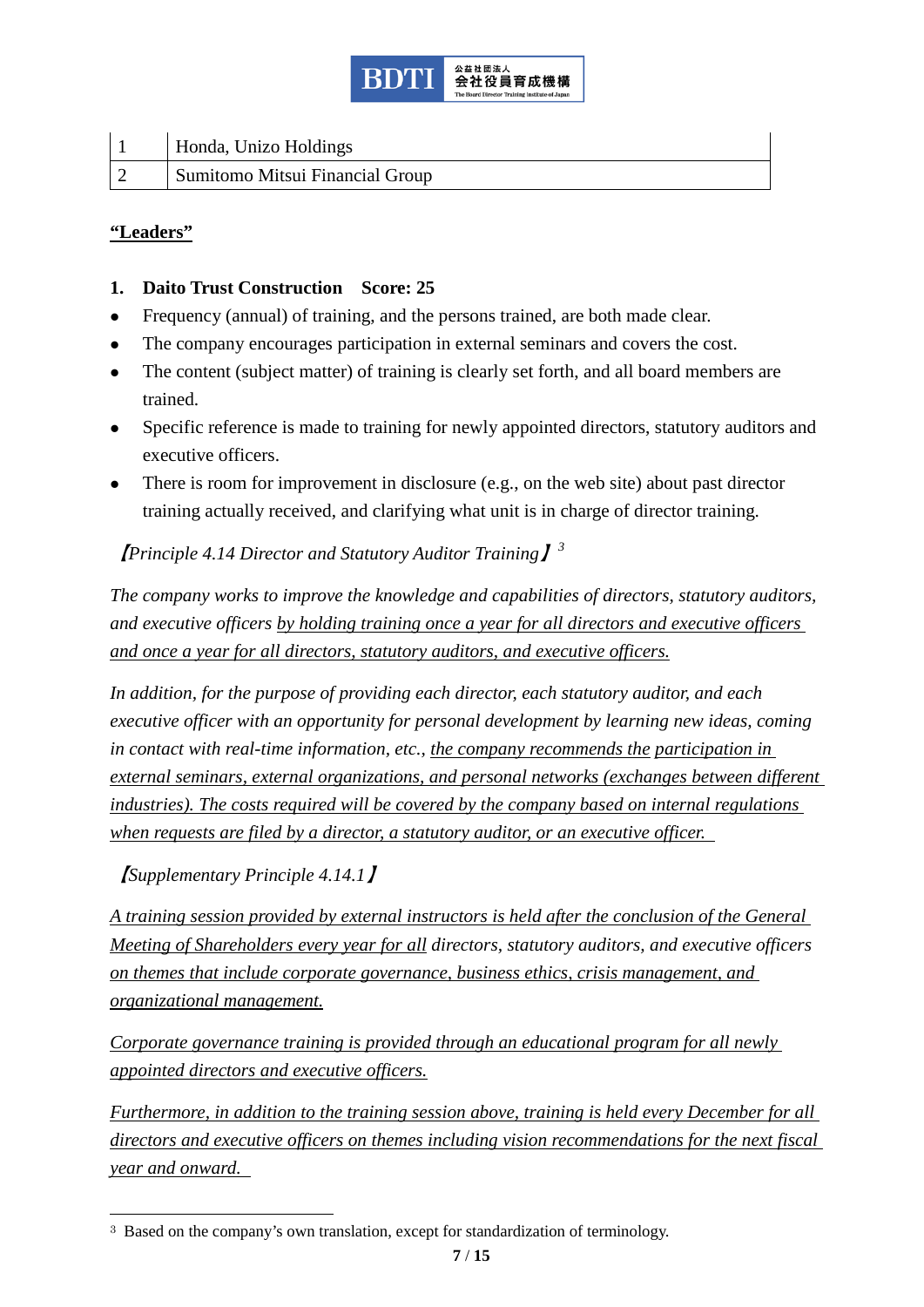

# 【*Supplementary Principle 4.14.2*】

*The company holds training sessions once a year for all directors and executive officers, and once a year for all directors, statutory auditors, and executive officers as a combined single group.*

#### **2. Jtekt Score: 23**

- The company provides a wide variety of training opportunities to newly appointed directors and statutory auditors.
- The company clearly explains about the content of the training for directors, statutory auditors and executive officers. It utilizes outside lecturers.
- The company covers the costs of training.
- The company could improve the quality of its disclosure, if it were to it clarify the timing and periodic nature of training.
- There is room for improvement in disclosure (e.g., on the web site) about past director training actually received, and clarifying what unit is in charge of director training.

【*Principle 4-14 Director and Statutory Auditor Training*】 *(Supplementary Principle 4-14-2)*

*The company has established "Jtekt's Director Training Policy" to ensure that directors, statutory auditors, executive officers (hereinafter, "Officers") effectively fulfill their roles and duties.*

*(1) At the time of their appointment, the Company will provide Officers with an orientation about their roles and duties (including laws and rules with which they must comply).*

*1) Corporate philosophy (including JTEKT GROUP VISION, and the CSR Policy)*

*2) Necessary knowledge about the business, accounting and organization*

- *3) Officers' obligations and responsibilities (legal compliance, Corporate Governance Code)*
- *4) The internal control system*

*(2) The company provides and facilitates training opportunities and covers the costs, for the acquisition and updating of necessary knowledge.*

*1) Executive (internal) Officers Forum*

*2) Seminars and speeches by third-party lecturers whom the company invites (legal compliance, safety, quality and technology etc.)*

*3) Seminars, events and site visits organized by associations with which the company is affiliated, and other external seminars*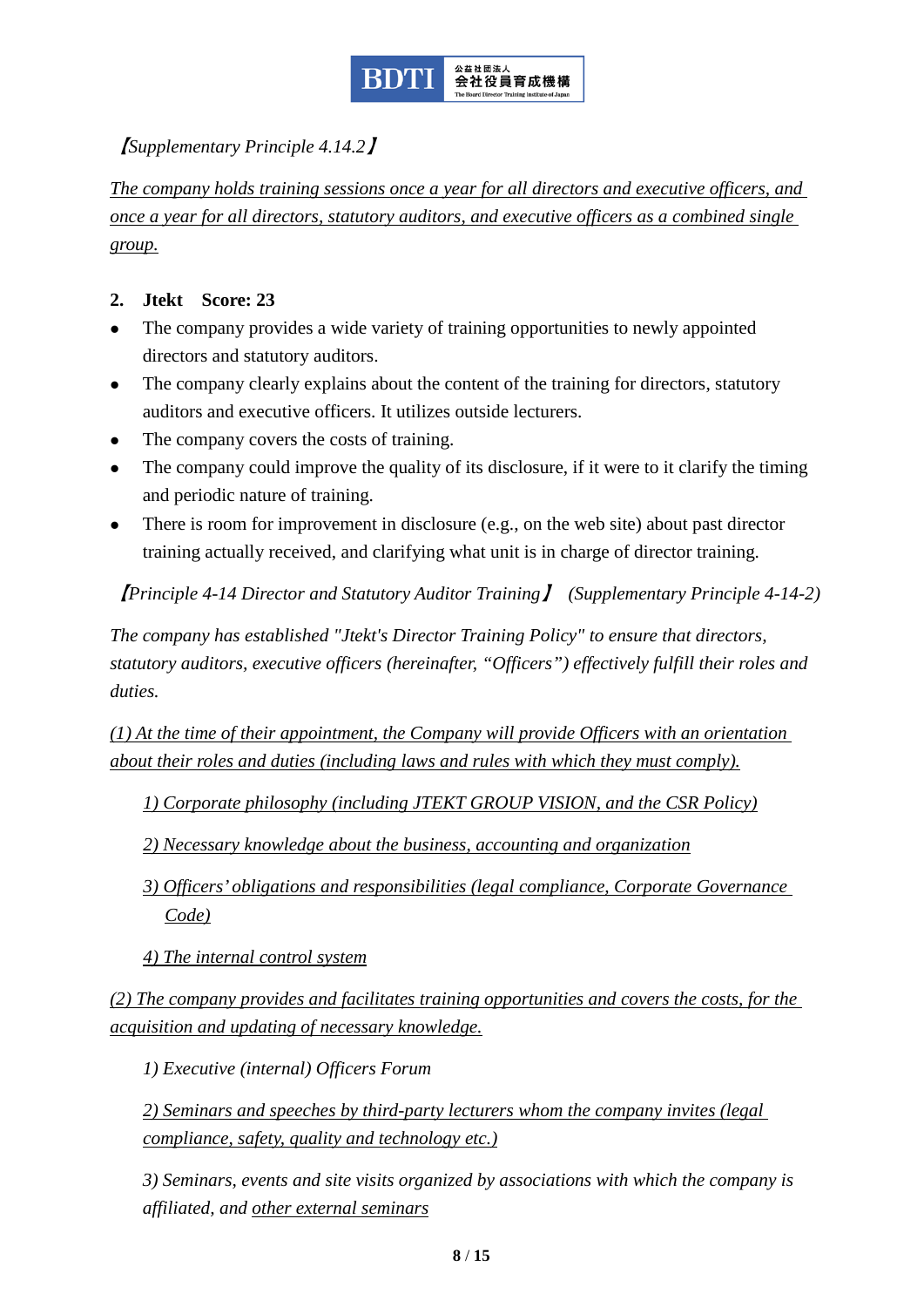

*(3) Full-time statutory auditors increase their knowledge through activities in the Japan Audit and Supervisory Board Association, and share the information with other statutory auditors.*

#### **3. Shiseido Score: 22**

- The company gives detail about orientation for outside directors and statutory auditors.
- The company offers training opportunities to candidates for board member candidates, including external training programs.
- The company refers to training for executive officers.
- The company conducts training for candidates for executive officers positions.
- There is room for improvement in disclosure about past director training actually received, and clarifying what unit is in charge of director training.

#### *<Supplementary Principle 4-14 (2) Training Policy for Directors and Statutory Auditors>*

*The company conducts training sessions for the outside directors and statutory auditors regarding our company's industry, history, business, strategy and other matters, at the time when they join the board. It offers candidates for newly appointed director and statutory auditor positions training sessions on their legal authorities and obligations, and as necessary, it utilizes third-party organizations.*

*For executive (inside) directors and executive officers, the company uses executive programs and training provided by external institutions, with the purpose of enhancing their leadership capabilities to a higher level. Furthermore, it provides managers who are candidates for executive officer positions training sessions on the leadership and management skills that are required of top-level executives.*

## **"Laggards"**

- **1. Unizo Holdings Score: 1**
- It is unclear whether the company does much other than orientation.

## 【*Supplementary Principle 4-14-2*】

*To ensure that directors and statutory auditors are able to perform their management supervision and audit functions adequately, the company provides necessary information appropriately and in a timely manner. To ensure that outside directors and statutory auditors can fully deliberate upon matters, the company explains materials and gives relevant information in advance of board meetings, and provides an orientation and a tour of its buildings.*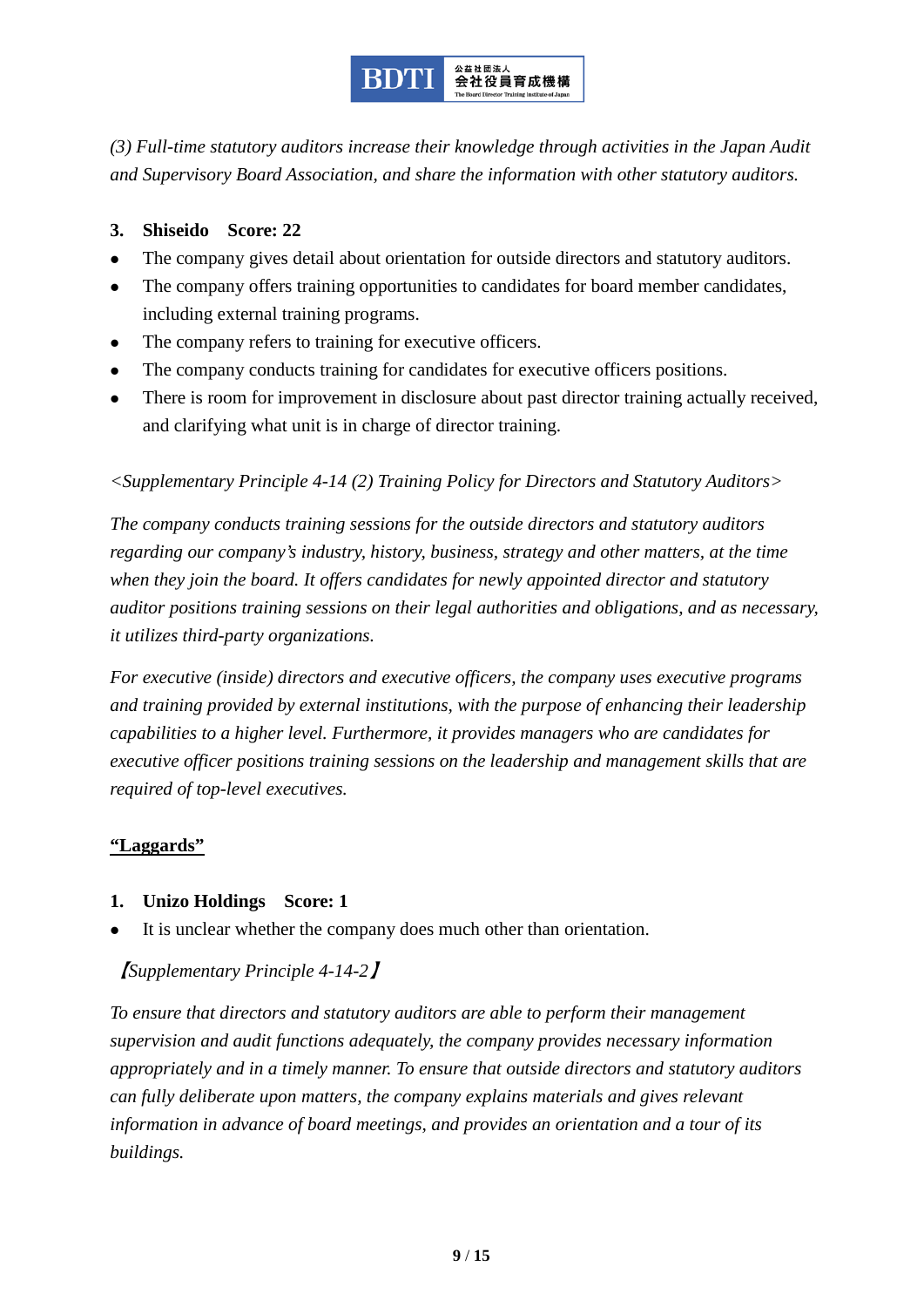

#### **2. Honda Score: 1**

 The Company does not detail whether it provides board members with any "training" other than an orientation and visits to company facilities.

## *Director and Corporate Auditors Training[4](#page-9-0)*

*The company shall provide training in the company's business, finances, organizations, internal control system and other matters to directors and statutory auditors when they assume their respective positions. The company shall provide incumbent directors and statutory auditors with opportunities to visit business establishments and subsidiaries, etc. in order to deepen their understanding of the company's business.*

#### **3. Sumitomo Mitsui Financial Group Score: 2**

- The language, "provide other such opportunities necessary for the directors and statutory auditors to fulfill their expected roles", is ambiguous.
- It does not clear whether the company offers anything other than orientation.

*Article 23 Support system and training policy for directors and statutory auditors[5](#page-9-1)*

*1. SMFG will develop an internal system necessary and sufficient for the directors and statutory auditors to effectively fulfill their roles and responsibilities.*

*2. Upon assuming their positions and on a continuing basis thereafter, SMFG will provide directors and statutory auditors with information and knowledge related to business activities necessary in overseeing management, and will provide other such opportunities necessary for the directors and statutory auditors to fulfill their expected roles.*

*3. SMFG will establish a system to sufficiently share internal information with outside directors and statutory auditors.*

*4. SMFG will promote the understanding of our Mission and corporate culture and will continually provide information regarding its management environment and other such matters to outside directors and statutory auditors.*

*5. SMFG will develop an environment to enhance the sharing of information and the exchange of views among officers through such means as the outside directors and statutory auditors holding regular meetings with executive officers or other non-executive officers.*

*6. SMFG will bear the expenses necessary for outside directors and statutory auditors to fulfill their duties.*

<span id="page-9-0"></span> <sup>4</sup> Based on the company's own translation, except for standardization of terminology.

<span id="page-9-1"></span><sup>5</sup> Based on the company's own translation, except for standardization of terminology.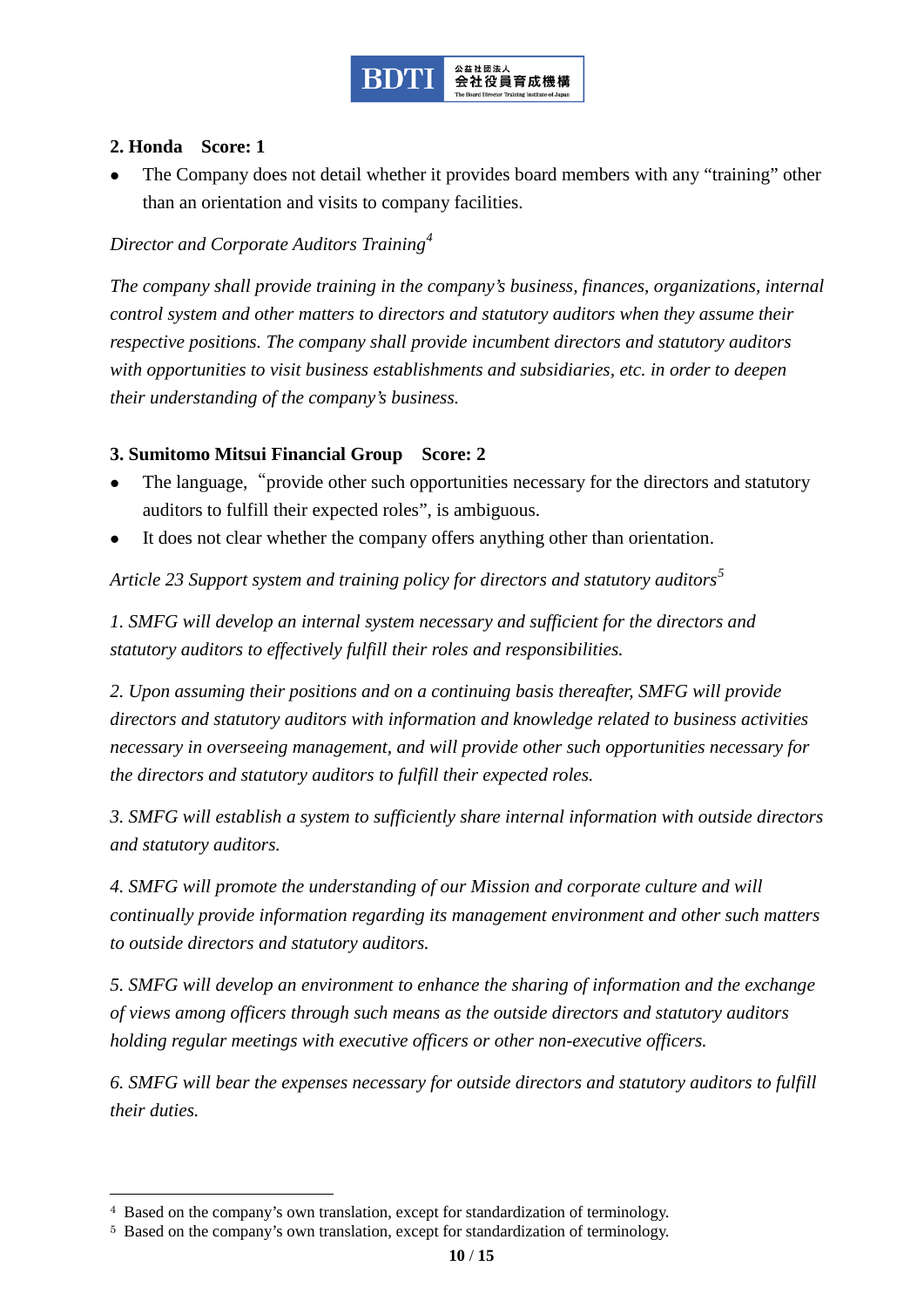

#### **Reference: The Sort of Disclosure That Investors Would Like to See**

BDTI prepared an example CG Code report statement for Principle 4.14 as it might be written by XYZ Corporation, a fictional company that BDTI uses to illustrate potential best practices. XYZ Corporation seeks to seriously implement the spirit of the CG Code by thoroughly considering the issues that the Code's provisions are intended to address, in the context of its own firm. In order to prevent any future disagreement or laxity about its policies, and for simple self-discipline, it produces its own "Corporate Governance Guidelines" which it publicly discloses to society and its shareholders. These detailed guidelines are available in both Japanese and English, and the fictional disclosure set forth below is largely based on them.

#### 【Principle 4-14 Director and Statutory Auditor Training】

We provide training to all directors, statutory auditors, and executive officers (hereinafter, "Officers") on the topics based on our needs, such as best practices of corporate governance, corporate ethics, corporate law, securities law, accounting, finance, and organizational management. Our philosophical approach is to "seek to learn from other global companies". Training programs focusing on emerging issues and new practices are provided annually by external training professionals to enhance the skills, effectiveness, and knowledge of all officers. In addition, at least once per year, our general planning department holds a session for all Officers to explain and debate about our financial status and long-term strategic challenges.

For all newly appointed directors and statutory auditors, before each AGM (or just after at the latest), we provide thorough training by external professionals on the basic and crucial knowledge that all Officers should have, including corporate governance, law, and finance. Furthermore these persons are required to attend an orientation sessions organized by the general planning department describing the company, its corporate philosophy, management performance, and the strategic challenges it faces going forward. At the orientation, executive (inside) Officers, in collaboration with the staff of general planning department, actively explain necessary information to outside board members. All outside directors visit our major facilities.

All statutory auditors participate in the introductory seminars organized by the Japan Audit & Supervisory Board Members Association before their appointments, and acquire necessary knowledge to fully understand their roles and responsibilities. They must keep themselves up-to-date during their terms of office, by attending seminars and study groups on a regular basis.

We encourage all Officers to join external seminars, governance-related associations and networking events, and cover the costs. We also encourage executive officers in particular to obtain positions as outside directors of other companies in industries other than our own, in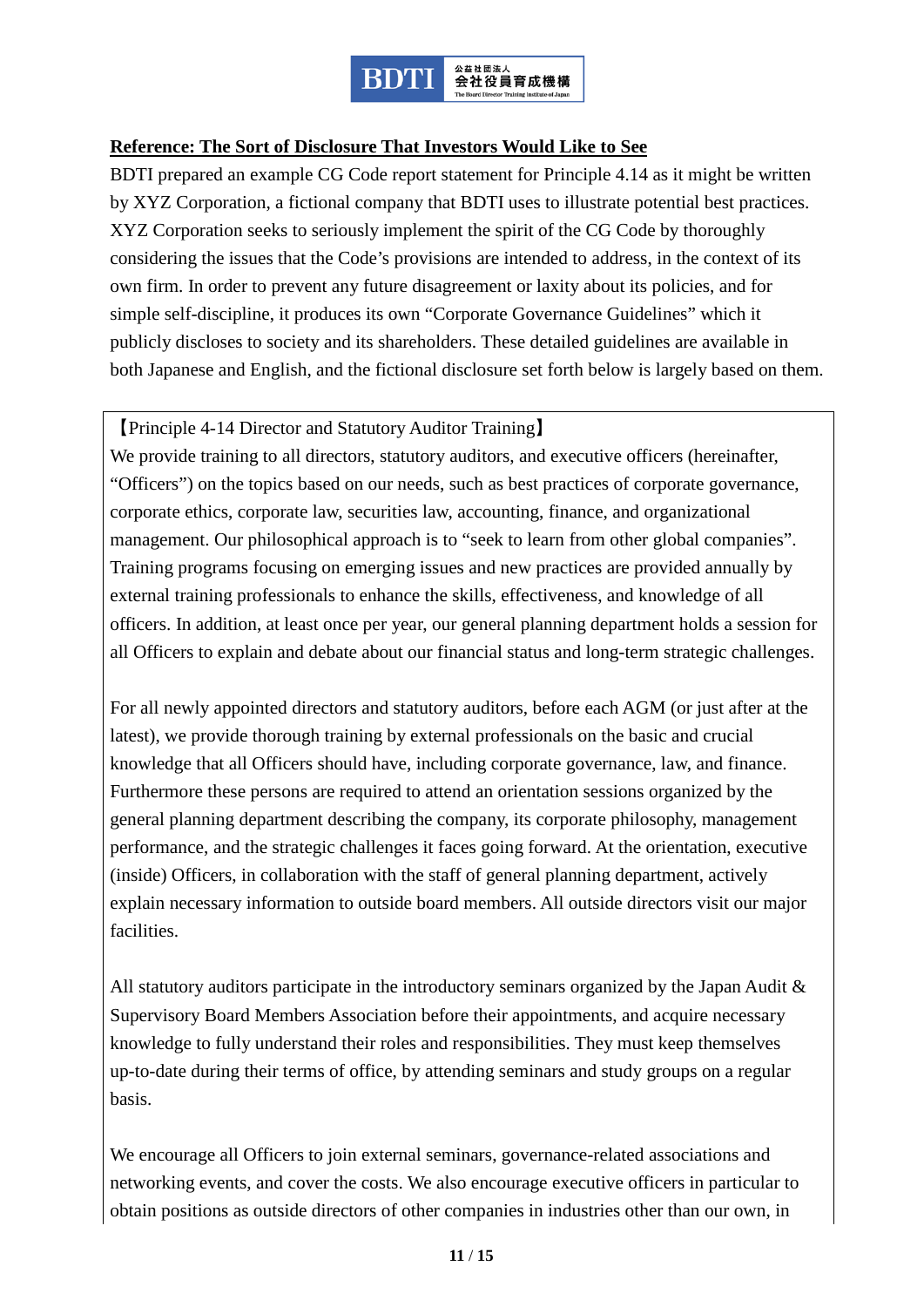#### <sub>公益社団法人</sub><br>会社役員育成機構 **BDT**

order to gain diverse perspective and experience, as long as they comply with the rules restricting over-boarding as set forth in our Corporate Governance Guidelines.

Executive officers attend training in stages before their appointments (before being appointed as department heads at the latest), in view of their important responsibility to efficiently manage so as to increase the value of the company. Training contents include not only leading-edge management techniques and general corporate finance topics, but also basic corporate governance and compliance topics.

The lead independent director meets annually with each Officer and gives each of them feedback regarding necessary training.

Each year, we disclose statistics and details about the actual training received (or not) by all Officers, in the business report for the final fiscal period before the AGM, and on our website.

This training policy has been approved by the board of directors based on the advice of our independent advisory committee as submitting in writing. Details are available in our Corporate Governance Guidelines on our website. The advisory committee consists solely of independent directors, and is required to confirm that the training policy has actually been implemented in full each year.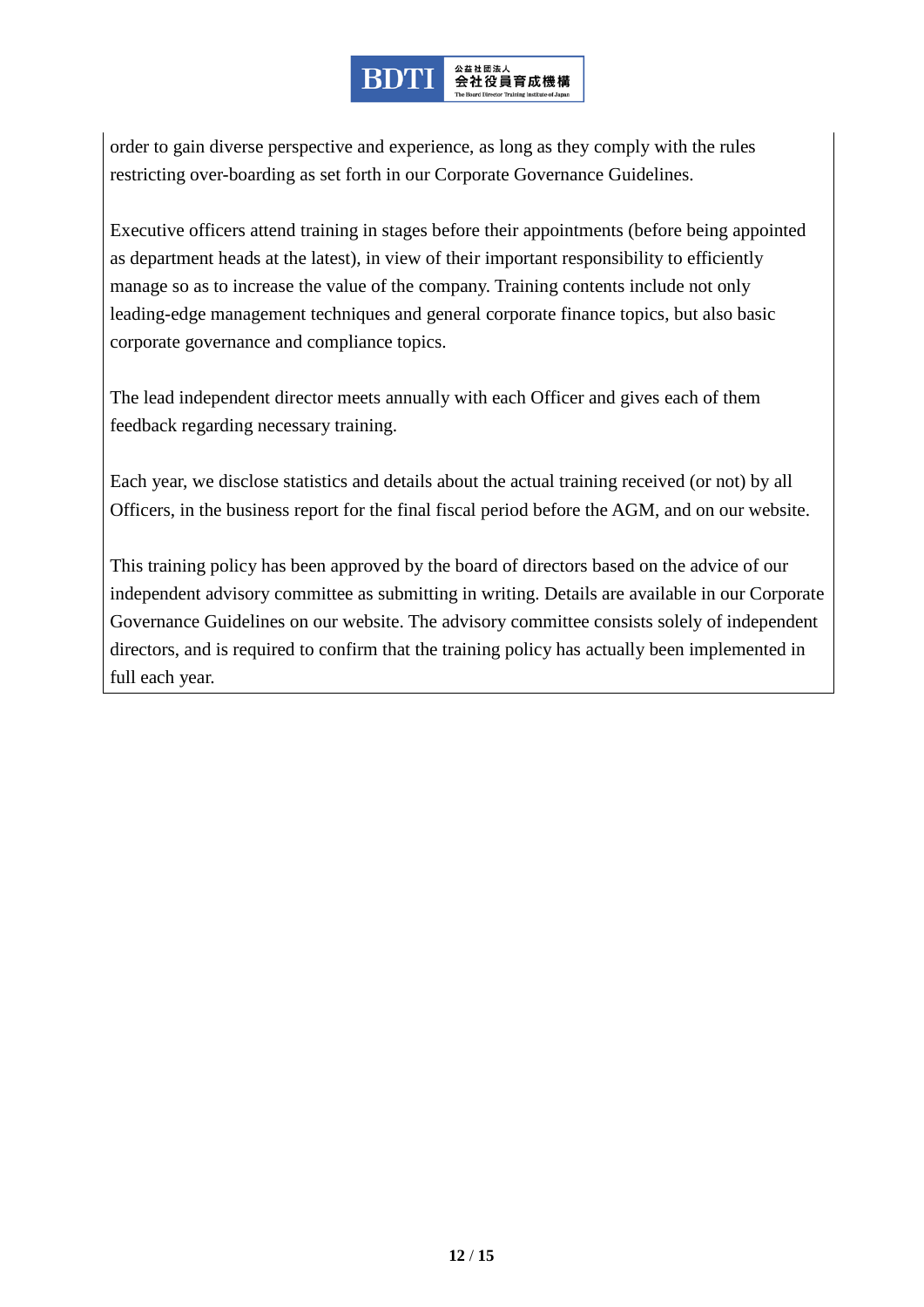

# **Appendix: Factors Considered, and Scoring**

|    | Factor / Aspect                                             | Scoring Methodology and Points                                                                                                                                                                                                                                                                                                                                                                                                                                                                                         | Maximum<br>Points<br>Available |
|----|-------------------------------------------------------------|------------------------------------------------------------------------------------------------------------------------------------------------------------------------------------------------------------------------------------------------------------------------------------------------------------------------------------------------------------------------------------------------------------------------------------------------------------------------------------------------------------------------|--------------------------------|
| 1. | Training<br>required on a<br>regular,<br>periodic basis?    | Choose the closest from among:<br>The company conducts training regularly and periodically to<br>directors, statutory auditors and executive officers. (4)<br>The company's training frequency is not regular (e.g. vague<br>$\bullet$<br>wording such as "provide opportunities", "a wide variety of<br>opportunities", "if necessary", and "when necessary"). (2)<br>It is not clear whether the company conducts training other<br>than "orientation" (introduction) to the firm. (0)                               | 4                              |
| 2. | Timing of<br>training - before<br>or just after the<br>AGM? | Choose the closest from among:<br>Training is conducted before the AGM, to the extent possible<br>(3)<br>Training is conducted after the AGM (e.g., "at appointment").<br>$\bullet$<br>(2)<br>No disclosure about the timing of training. (0)                                                                                                                                                                                                                                                                          | 3                              |
| 3. | Training<br>objectives                                      | The subject matter of the training is clearly and concretely set forth,<br>and is useful for improving the general capabilities of board<br>member and executive officers (topics such as law, governance, and<br>corporate finance). (4)<br>(For this factor, mere "orientation" in not sufficient, nor<br>is "introducing the corporate vision" etc., or simply stating "we<br>conduct training" or repeating the words of the CG Code itself, as<br>in "we deepen understanding about roles and responsibilities".) | $\overline{4}$                 |
| 4. | Orientation for<br>outside board<br>members?                | The company discloses the subject matter of training for outside<br>directors and statutory auditors, and it includes (at minimum)<br>information about the company, "orientation", explanation of the<br>corporate vision, and similar matters. (1)                                                                                                                                                                                                                                                                   |                                |
| 5. | Use of external<br>programs and<br>lecturers?               | The company utilizes training by outside lecturers and professionals<br>and programs. $(4)$                                                                                                                                                                                                                                                                                                                                                                                                                            | $\overline{4}$                 |
| 6. | Who is trained?                                             | Choose the closest from among:<br>Training provided to all executive (inside) and outside<br>$\bullet$<br>directors. $(3)$<br>Training only provided to executive directors. (2)<br>Training only provided to outside directors. (1)<br>Unclear $(0)$                                                                                                                                                                                                                                                                  | 3                              |
| 7. | Disclosure of<br>who is in<br>charge of<br>training?        | The company specifies the unit (officer, secretariat, committee, etc.)<br>that is responsible for the training content and schedule.(2)<br>(Wording such as "based on individual judgment", or "when<br>necessary" does not qualify.)                                                                                                                                                                                                                                                                                  | 2                              |
| 8. | Newly<br>appointed<br>officers                              | The company explains that there is special training for newly<br>appointed directors and statutory auditors.                                                                                                                                                                                                                                                                                                                                                                                                           | $\mathfrak{2}$                 |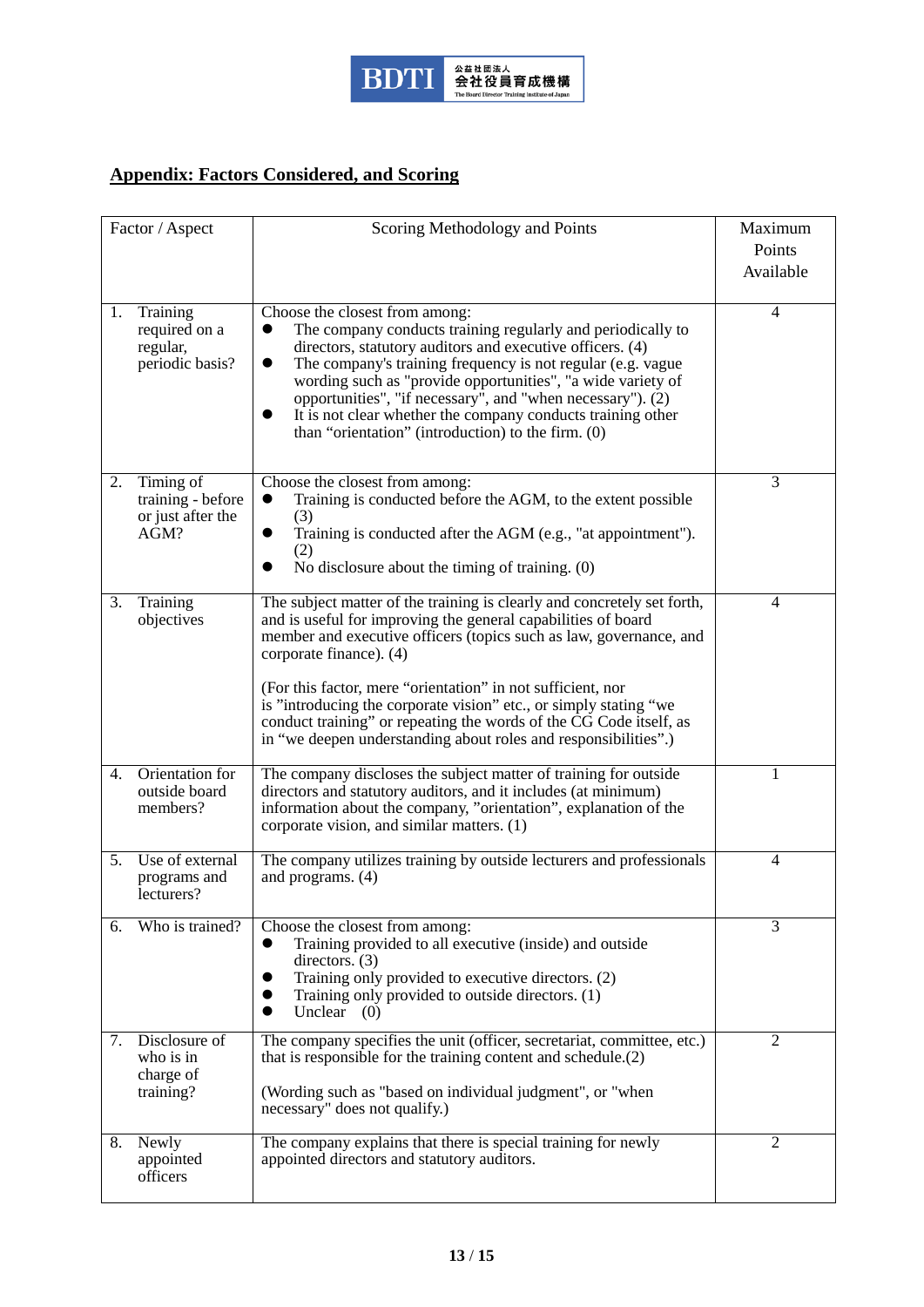

| External<br>9.<br>seminars                        | Choose all applicable from (1 point for each):<br>The company:<br>Encourages enrollment in external seminars and programs<br>Covers the costs for them<br>for all directors and statutory auditors              |   |
|---------------------------------------------------|-----------------------------------------------------------------------------------------------------------------------------------------------------------------------------------------------------------------|---|
| 10. Training for<br>"executive"<br>officers"?     | The company makes disclosure about training for executive<br>officers. $(2)$                                                                                                                                    |   |
| 11. Discloses prior<br>year training<br>"record"? | The company discloses the details of director training actually<br>received during the past year. $(2)$ }<br>(Details and statistics about exactly who received what courses or<br>seminars in the prior year.) | ↑ |